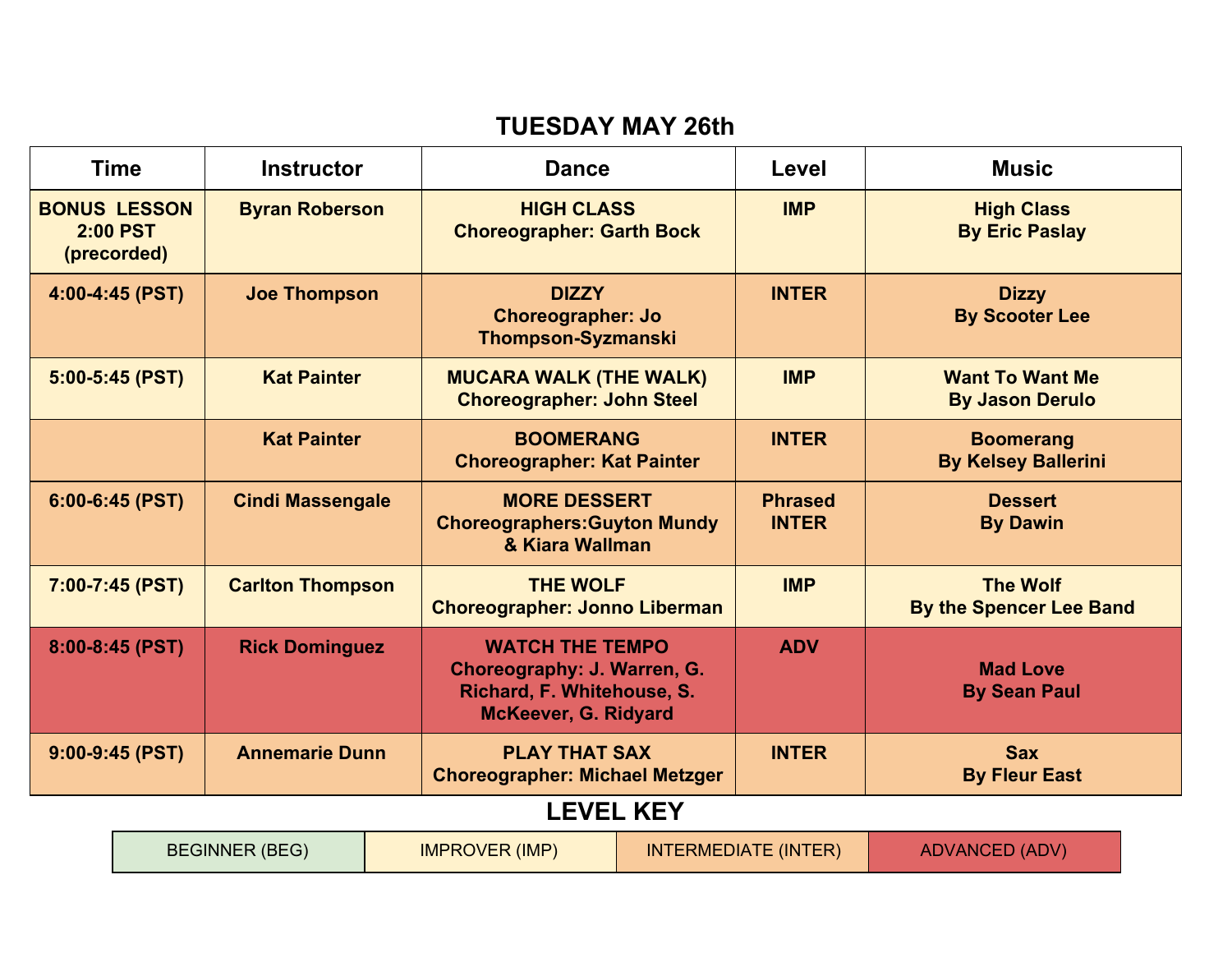#### **WEDNESDAY MAY 27th**

| <b>Time</b>                            | <b>Instructor</b>           | <b>Dance</b>                                                                      | Level        | <b>Music</b>                                                     |
|----------------------------------------|-----------------------------|-----------------------------------------------------------------------------------|--------------|------------------------------------------------------------------|
| <b>BONUS LESSON</b><br><b>2:00 PST</b> | <b>Dev Edwards</b>          | <b>HIGH HORSE</b><br><b>Choreographer: Silvia Schill</b>                          | <b>IMP</b>   | <b>High Horse by Kacey Musgraves</b>                             |
| 4:00-4:45 PST                          | <b>Kaylyn Keller</b>        | L.I.L.Y<br><b>Choreographer: Darren Bailey</b>                                    | <b>INTER</b> | <b>Like I Love You</b><br><b>By Lost Frequencies</b>             |
| 5:00-5:45 PST                          | <b>Dan Moon</b>             | <b>T.G.I.F</b><br><b>Choreographers: Jo Thompson</b><br>& Michele Perron          | <b>IMP</b>   | <b>Middle</b><br><b>By Marren Morris</b>                         |
| 6:00-6:45 PST                          | <b>Byran Roberson</b>       | <b>WALK THE LINE</b><br><b>Choreographer: Sandi Larkins</b>                       | <b>IMP</b>   | <b>That Girl by Kevin Fowler</b>                                 |
| 7:00-7:45 PST                          | <b>Leo Pahuriray</b>        | <b>CHILL FACTOR</b><br><b>Choreographer: Daniel Whitaker</b><br>& Hayley Westhead | <b>INTER</b> | <b>Chill Factor: Last Night</b><br>By Chris Anderson & DJ Robbie |
| 8:00-8:45 PST                          | <b>Christopher Gonzalez</b> | <b>BOOZE CRUISE</b><br><b>Choreographer: Donna Manning</b>                        | <b>IMP</b>   | <b>Booze Cruise</b><br><b>By Blackjack Billy</b>                 |
| 9:00-9:45 PST                          | <b>Pepper</b>               | <b>GOOD TIME</b><br><b>Choreographer: Jenny Cain</b>                              | <b>BEG</b>   | <b>Good Time</b><br><b>By Alan Jackson</b>                       |

|  | <b>LEVEL KEY</b> |  |
|--|------------------|--|
|  |                  |  |

| <b>BEGINNER (BEG)</b> | <b>IMPROVER (IMP)</b> | <b>INTERMEDIATE (INTER)</b> | <b>ADVANCED (ADV)</b> |
|-----------------------|-----------------------|-----------------------------|-----------------------|
|-----------------------|-----------------------|-----------------------------|-----------------------|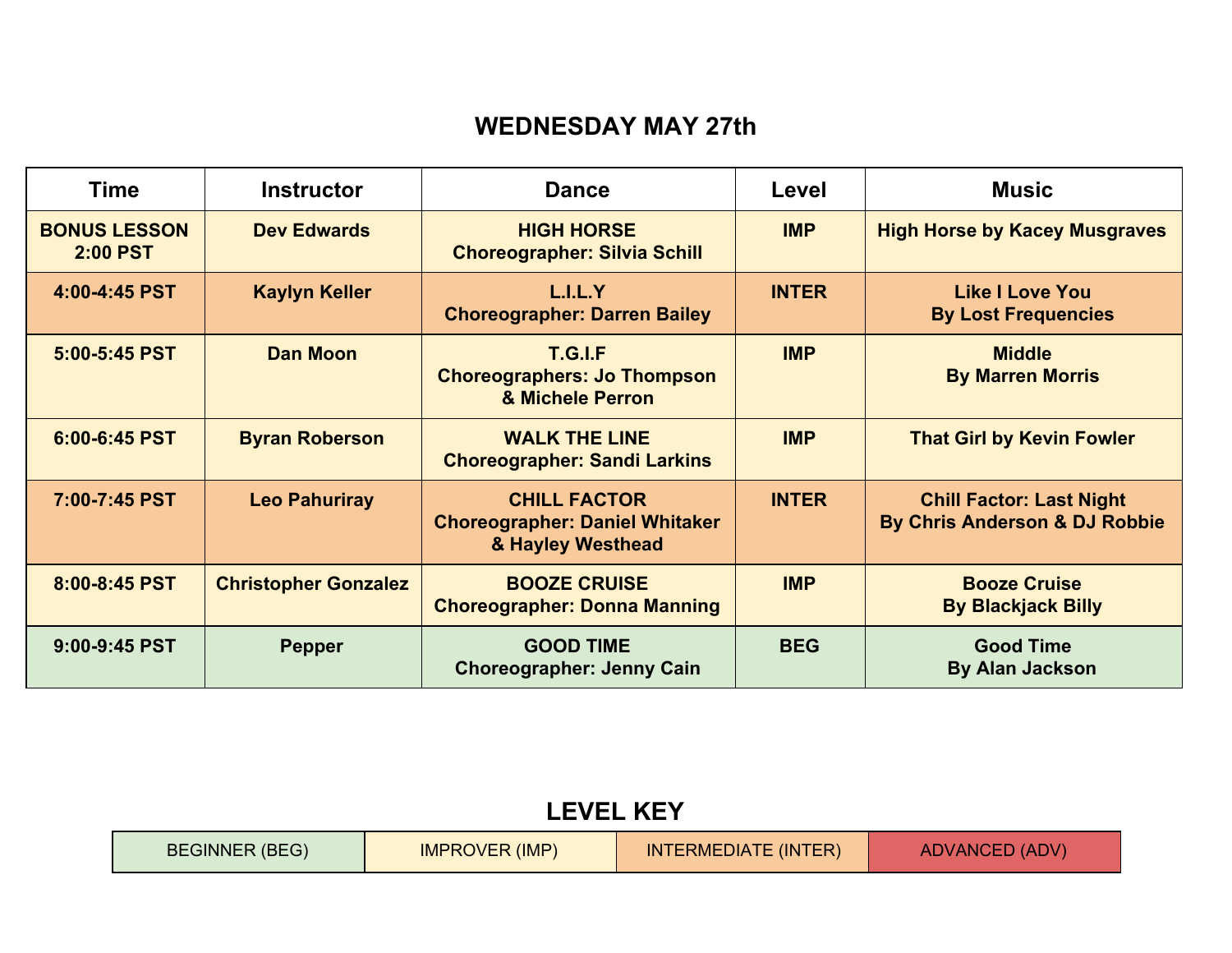#### **THURSDAY MAY 28th**

| <b>Time</b>                            | <b>Instructor</b>           | <b>Dance</b>                                                                                                                 | Level      | <b>Music</b>                                             |
|----------------------------------------|-----------------------------|------------------------------------------------------------------------------------------------------------------------------|------------|----------------------------------------------------------|
| <b>BONUS LESSON</b><br><b>2:00 PST</b> | <b>Adia Nuno</b>            | <b>Dancing On The Edge</b><br><b>Choreographer: Adia Nuno</b>                                                                | <b>IMP</b> | <b>What We Gonna Do About It</b><br><b>By Cale Dodds</b> |
| 4:00-4:45 PST                          | <b>Lisa Bodnar</b>          | <b>GROOVY LOVE</b><br><b>Choreographers: Fred</b><br><b>Whitehouse, Daniel Trepat,</b><br><b>Jonas Dahlgren</b>              | <b>IMP</b> | If Jesus Loves Me<br>by Saint Lanvain Rahmsed            |
| 5:00-5:45 PST                          | <b>Dustin Valcalda</b>      | <b>DAMN!!!</b><br><b>Choreographer: Rob Fowler</b>                                                                           | <b>IMP</b> | Damn!<br><b>By Brett Kissel</b>                          |
| 6:00-6:45 PST                          | <b>Michael Cox</b>          | <b>LONELY DRUM</b><br><b>Choreographer: Darren Mitchell</b>                                                                  | <b>IMP</b> | <b>Lonely Drum</b><br><b>By Aaron Goodvin</b>            |
| 7:00-7:45 PST                          | <b>Kerry Kick</b>           | <b>HIGH CLASS</b><br><b>Choreographers: Jessica Short</b><br>& Kerry Kick                                                    | <b>INT</b> | <b>High Class</b><br><b>By Eric Paslay</b>               |
| 8:00-8:45 PST                          | <b>Christopher Gonzalez</b> | <b>TURBO TWANG</b><br>aka BURN IT TO THE GROUND/<br><b>HICK TOWN</b><br><b>Choreographer: Peter Metelnick</b><br>& Max Perry | <b>IMP</b> | <b>Turbo Twang</b><br><b>By Wayne Warner</b>             |
| 9:00-9:45 PST                          | <b>Adia Nuno</b>            | <b>AMERICAN KIDS</b><br><b>Choreographer: Randy Pelletier</b>                                                                | <b>IMP</b> | <b>American Kids</b><br>by Kenny Chesney                 |

## **LEVEL KEY**

| <b>IMPROVER (IMP)</b> | <b>ADVANCED (ADV)</b> |
|-----------------------|-----------------------|
| <b>BEGINNER (BEG)</b> | INTERMEDIATE (INTER)  |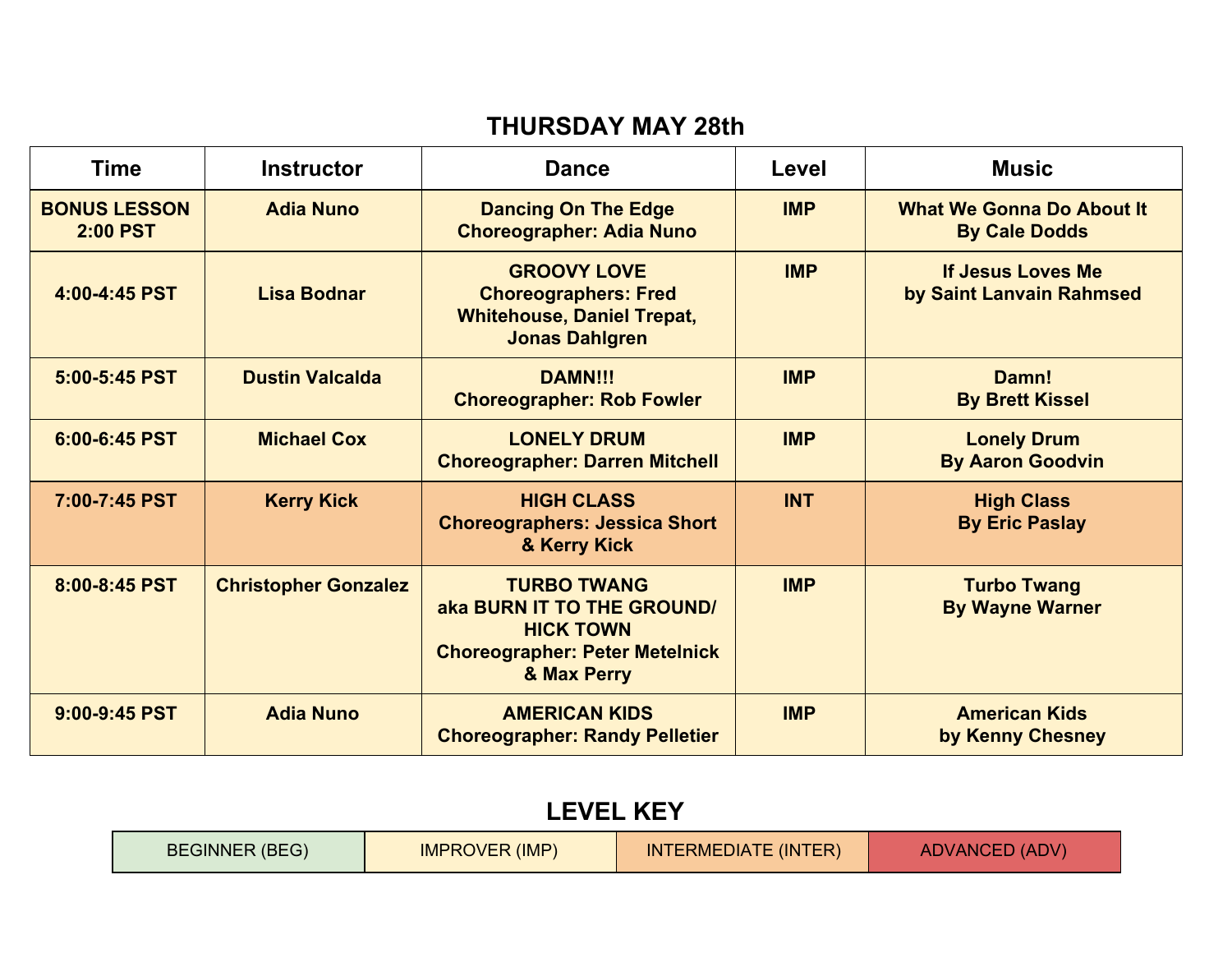### **FRIDAY MAY 29th**

| <b>Time</b>                            | <b>Instructor</b>          | <b>Dance</b>                                                                                 | Level              | <b>Music</b>                                                                                                          |
|----------------------------------------|----------------------------|----------------------------------------------------------------------------------------------|--------------------|-----------------------------------------------------------------------------------------------------------------------|
| <b>BONUS LESSON</b><br><b>2:00 PST</b> | <b>Dev Edwards</b>         | <b>WHAT MAKES YOU COUNTRY</b><br><b>Choreographer: Rob Holley</b>                            | <b>BEG</b>         | <b>What Makes You Country</b><br>by Luke Bryan                                                                        |
| 4:00-4:45 PST                          | <b>Dustin Valcada</b>      | <b>SUGAR HONEY I.T.</b><br><b>Choreography: Johanna Barnes</b>                               | <b>INTER</b>       | Sugar. Honey. Ice. Tea.<br>by Charlie Wilson                                                                          |
| 5:00-5:45 PST                          | <b>Kristal Lynn Konzen</b> | <b>MAKE IT SHAKE</b><br><b>Choreographer: Fred Whitehouse</b><br>and Darren Bailey           | <b>Phrased ADV</b> | <b>Make It Shake by Make It Shake by</b><br>(feat. Machel Montano, Busta<br><b>Rhymes, Olivia &amp; Fatman Scoop)</b> |
| 6:00-6:45 PST                          | <b>Dan Albro</b>           | <b>WE ARE TONIGHT</b><br><b>Choreographer: Dan Albro</b>                                     | <b>INTER</b>       | <b>We Are Tonight</b><br>by Billy Currington                                                                          |
|                                        | <b>Dan Albro</b>           | <b>DANCING AROUND IT</b><br><b>Choreographer: Dan Albro</b>                                  | <b>IMP</b>         | <b>Dancing Around It</b><br>by Charles Kelly                                                                          |
| 7:00-7:45 PST                          | <b>Rick Dominguez</b>      | <b>CALL ME SENORITA</b><br><b>Choreographer: Rick Dominguez</b>                              | <b>IMP</b>         | <b>Senorita</b><br><b>By Shawn Mendes</b>                                                                             |
|                                        | <b>Rick Dominguez</b>      | <b>DO SI DO</b><br><b>Choreographer: Rick Dominguez</b>                                      | <b>INT</b>         | Do Si Do<br><b>By Diplo &amp; Bronco Brown</b>                                                                        |
| 8:00-8:45 PST                          | <b>Megan Barsuglia</b>     | <b>HALF PAST TIPSY</b><br><b>Choreographers: Maddison Glover</b><br>& Rachael McEnaney-White | <b>IMP</b>         | <b>1, 2 Many</b><br>by Luke Combs and Brooks& Dunn                                                                    |
| 9:00-9:45 PST                          | <b>Pepper</b>              | <b>GOING HAMM (aka CRANK IT UP)</b><br><b>Choreographer: Trevor Thornton</b>                 | <b>IMP</b>         | <b>Crank It Up</b><br>by Colt Ford                                                                                    |

## **LEVEL KEY**

| <b>BEGINNER (BEG)</b> | <b>IMPROVER (IMP)</b> | <b>INTERMEDIATE (INTER)</b> | <b>ADVANCED (ADV)</b> |
|-----------------------|-----------------------|-----------------------------|-----------------------|
|-----------------------|-----------------------|-----------------------------|-----------------------|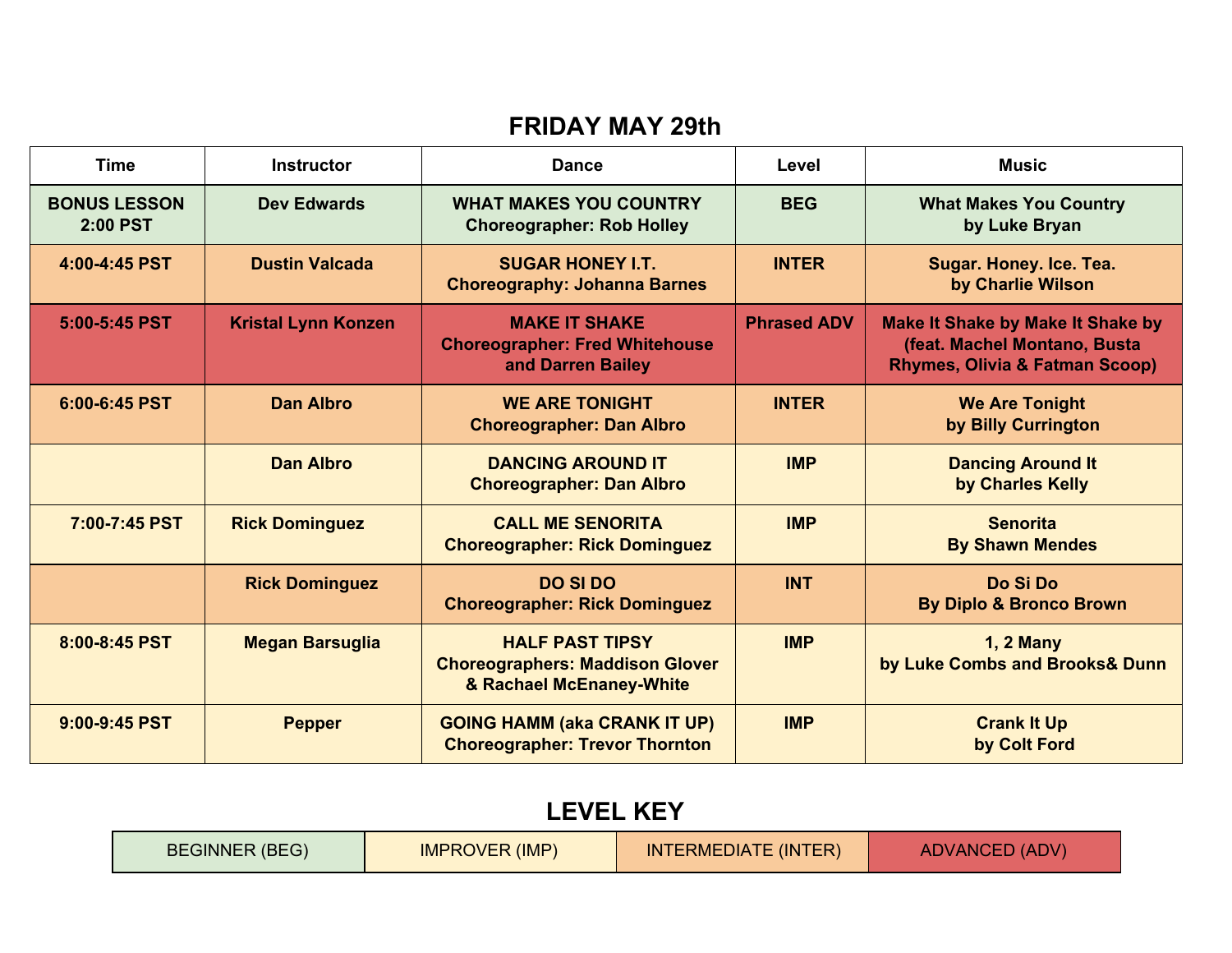### **SATURDAY MAY 30th**

| <b>BONUS LESSON</b><br><b>Dan Moon</b><br><b>DAMN</b><br><b>IMP</b><br>Damn!<br><b>2:00 PST</b><br><b>Choreographer: Dan Moon</b><br><b>By Brett Kissel</b><br>4:00-4:45 PST<br><b>STITCHES</b><br><b>IMP</b><br><b>Cindi Massengale</b><br><b>Stitches</b><br><b>Choreographer: Amy Glass</b><br>by Shawn Mendes<br><b>ADV</b><br><b>THE BOUNCE</b><br><b>Choreographers: Scott Blevins &amp;</b><br>5:00-5:45 PST<br><b>Candy Sherwin</b><br><b>The Bounce by Outasight</b><br>Jo Thompson-Syzmanski<br><b>AFTER PARTY</b><br><b>INTER</b><br>6:00-6:45 PST<br><b>Kristal Lynn Konzen</b><br><b>Truck Yeah</b><br><b>Choreographer: Maurice Rowe</b><br>by Tim McGraw<br><b>KEEP IT SIMPLE</b><br><b>BEG</b><br><b>Kristal Lynn Konzen</b><br><b>Keep It Simple</b><br><b>Choreographer: Maggie</b><br>by James Barker Band<br><b>Gallagher</b><br>7:00-7:45 PST<br><b>ASKIN' QUESTIONS</b><br><b>INTER</b><br><b>Askin' Questions</b><br><b>Leo Pahuriray</b><br><b>Choreographer: Larry Bass</b><br>by Brady Seals<br>8:00-8:45 PST<br><b>Michael Cox</b><br>M.I.B<br><b>IMP</b><br><b>Men In Black</b><br><b>Choreographer: James O.</b><br>by Will Smith<br><b>Kellerman</b><br><b>IMP</b><br><b>HEARTACHE ON THE DANCE</b><br><b>Heartache On the Dance Floor</b><br>9:00-9:45 PST<br><b>FLOOR</b><br><b>Micaela Terry</b><br>by John Pardi<br><b>Choreographer: Stephen Pistoia</b><br><b>LEVEL KEY</b> | <b>Time</b> | <b>Instructor</b> | <b>Dance</b> | Level | <b>Music</b> |
|-----------------------------------------------------------------------------------------------------------------------------------------------------------------------------------------------------------------------------------------------------------------------------------------------------------------------------------------------------------------------------------------------------------------------------------------------------------------------------------------------------------------------------------------------------------------------------------------------------------------------------------------------------------------------------------------------------------------------------------------------------------------------------------------------------------------------------------------------------------------------------------------------------------------------------------------------------------------------------------------------------------------------------------------------------------------------------------------------------------------------------------------------------------------------------------------------------------------------------------------------------------------------------------------------------------------------------------------------------------------------------------------------------------------|-------------|-------------------|--------------|-------|--------------|
|                                                                                                                                                                                                                                                                                                                                                                                                                                                                                                                                                                                                                                                                                                                                                                                                                                                                                                                                                                                                                                                                                                                                                                                                                                                                                                                                                                                                                 |             |                   |              |       |              |
|                                                                                                                                                                                                                                                                                                                                                                                                                                                                                                                                                                                                                                                                                                                                                                                                                                                                                                                                                                                                                                                                                                                                                                                                                                                                                                                                                                                                                 |             |                   |              |       |              |
|                                                                                                                                                                                                                                                                                                                                                                                                                                                                                                                                                                                                                                                                                                                                                                                                                                                                                                                                                                                                                                                                                                                                                                                                                                                                                                                                                                                                                 |             |                   |              |       |              |
|                                                                                                                                                                                                                                                                                                                                                                                                                                                                                                                                                                                                                                                                                                                                                                                                                                                                                                                                                                                                                                                                                                                                                                                                                                                                                                                                                                                                                 |             |                   |              |       |              |
|                                                                                                                                                                                                                                                                                                                                                                                                                                                                                                                                                                                                                                                                                                                                                                                                                                                                                                                                                                                                                                                                                                                                                                                                                                                                                                                                                                                                                 |             |                   |              |       |              |
|                                                                                                                                                                                                                                                                                                                                                                                                                                                                                                                                                                                                                                                                                                                                                                                                                                                                                                                                                                                                                                                                                                                                                                                                                                                                                                                                                                                                                 |             |                   |              |       |              |
|                                                                                                                                                                                                                                                                                                                                                                                                                                                                                                                                                                                                                                                                                                                                                                                                                                                                                                                                                                                                                                                                                                                                                                                                                                                                                                                                                                                                                 |             |                   |              |       |              |
|                                                                                                                                                                                                                                                                                                                                                                                                                                                                                                                                                                                                                                                                                                                                                                                                                                                                                                                                                                                                                                                                                                                                                                                                                                                                                                                                                                                                                 |             |                   |              |       |              |
|                                                                                                                                                                                                                                                                                                                                                                                                                                                                                                                                                                                                                                                                                                                                                                                                                                                                                                                                                                                                                                                                                                                                                                                                                                                                                                                                                                                                                 |             |                   |              |       |              |

| <b>BEGINNER (BEG)</b> | <b>IMPROVER (IMP)</b> | <b>INTERMEDIATE (INTER)</b> | <b>ADVANCED (ADV)</b> |
|-----------------------|-----------------------|-----------------------------|-----------------------|
|-----------------------|-----------------------|-----------------------------|-----------------------|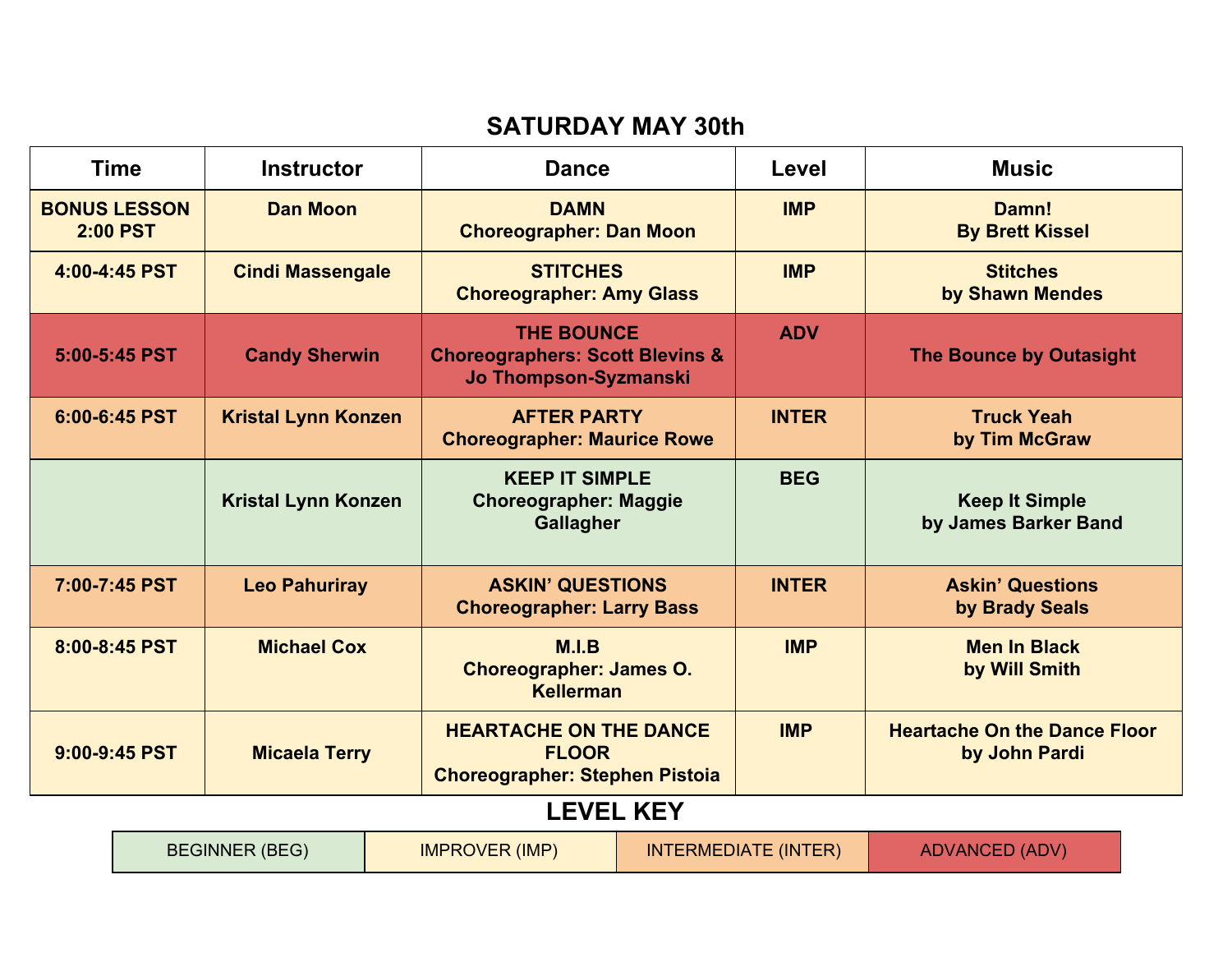#### **SUNDAY MAY 31st**

|                                        | <b>Time</b> | <b>Instructor</b>     |  | <b>Dance</b>                                                                             |                  | Level                       | <b>Music</b>                                                                                |
|----------------------------------------|-------------|-----------------------|--|------------------------------------------------------------------------------------------|------------------|-----------------------------|---------------------------------------------------------------------------------------------|
| <b>BONUS LESSON</b><br><b>2:00 PST</b> |             | <b>Dev Edwards</b>    |  | <b>Shape of You</b><br><b>By Jennifer Oliphant</b>                                       |                  | <b>INTER</b>                | <b>Shape Of You</b><br><b>By Ed Sheeran</b>                                                 |
| 4:00-4:45 PST                          |             | <b>Annemarie Dunn</b> |  | <b>ACES &amp; EIGHTS</b><br><b>Choreographer: Pat Esper</b>                              |                  | <b>INTER</b>                | <b>Whip It</b><br>by Lunchmoney Lewis<br>&<br><b>Dead Mans Hand</b><br>by Moonshine Bandits |
| 5:00-5:45 PST                          |             | <b>Shaun Rounds</b>   |  | <b>REDNECK ANGEL</b><br>By Cheri Litzenburg & Renae Filiou<br><b>Kapinus</b>             |                  | <b>BEG</b>                  | <b>Merry Go-Round</b><br><b>By JaneDear Girls</b>                                           |
|                                        |             | <b>Shaun Rounds</b>   |  | <b>DRINK IN MY HAND</b><br><b>By Sandy Goodman</b>                                       |                  | <b>BEG</b>                  | Drink In My Hand<br>by Eric Church                                                          |
| 6:00-6:45 PST                          |             | <b>Candy Sherwin</b>  |  | <b>NOTHING BUT YOU</b><br><b>Choreographer: Darren Bailey</b>                            |                  | <b>INTER</b>                | <b>Nothing But You</b><br>by Leaving Austin                                                 |
| 7:00-7:45 PST                          |             | <b>Michaela Terry</b> |  | <b>LAY LOW</b><br><b>Choreographer: Darren Bailey</b>                                    |                  | <b>IMP</b>                  | <b>Lay Low</b><br>by Josh Turner                                                            |
| 8:00-8:45 PST                          |             | <b>Annemarie Dunn</b> |  | <b>CAN'T WALK AWAY</b><br>Choreographer: Megan Barsuglia,<br><b>Christopher Gonzalez</b> |                  | <b>INTER</b>                | <b>Craving You</b><br>by Thomas Rhett                                                       |
| 9:00-9:45 PST                          |             | <b>Tony Daly</b>      |  | <b>SOMETHING IN THE WATER</b><br><b>Choreographer: Niels Poulsen</b>                     |                  | <b>BEG</b>                  | <b>Moves Like Jagger</b><br><b>By Maroon 5</b>                                              |
|                                        |             | <b>Tony Daly</b>      |  | <b>THE FIGHTER</b><br><b>Choreographer: Rob Holley</b>                                   |                  | <b>IMP</b>                  | <b>The Fighter</b><br><b>By Keith Urban</b>                                                 |
|                                        |             |                       |  |                                                                                          | <b>LEVEL KEY</b> |                             |                                                                                             |
|                                        |             | <b>BEGINNER (BEG)</b> |  | <b>IMPROVER (IMP)</b>                                                                    |                  | <b>INTERMEDIATE (INTER)</b> | <b>ADVANCED (ADV)</b>                                                                       |